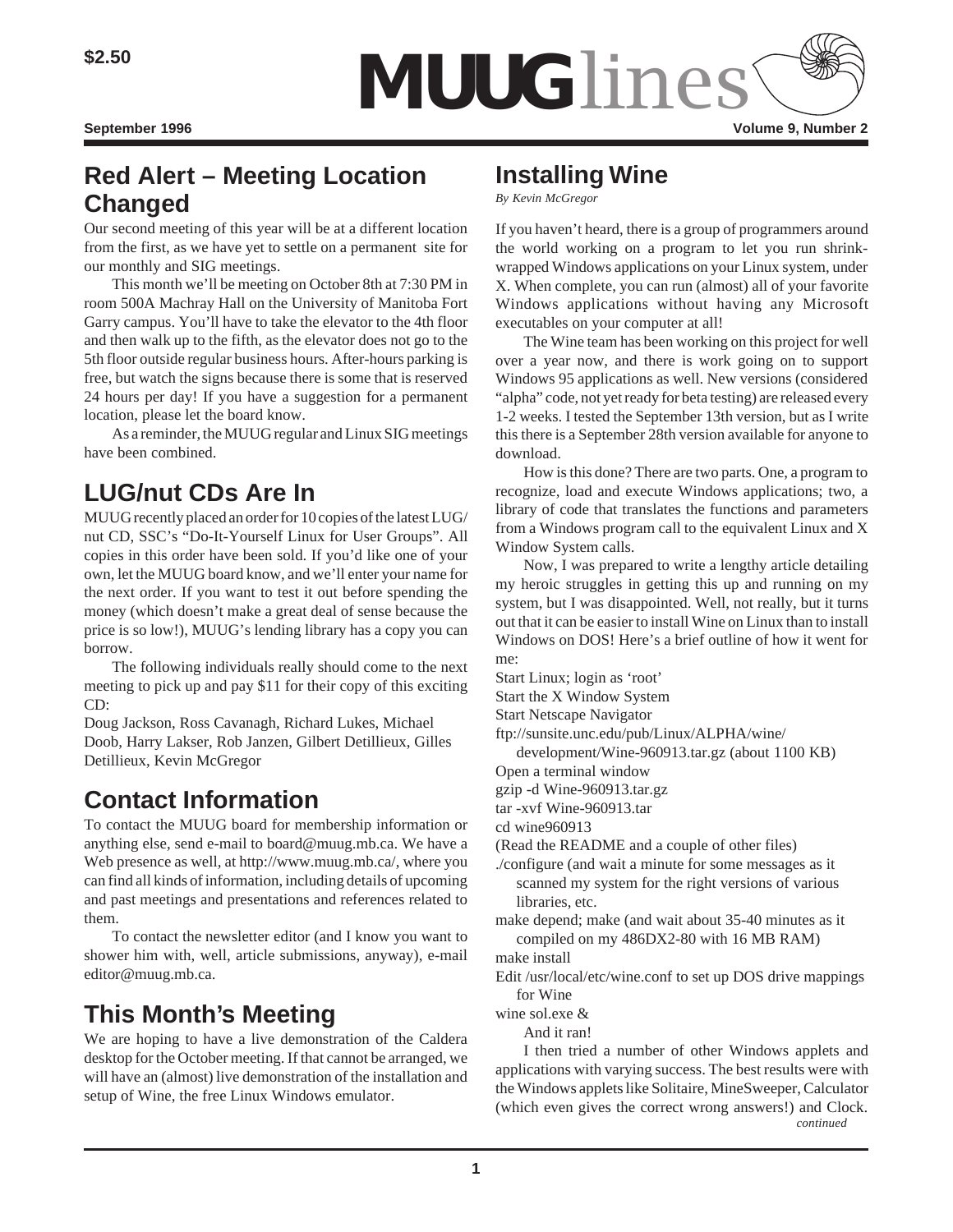### **Volume 9, Number 2 September 1996**

These seemed to run fine, producing a very standard-looking window, plus the message "Warning: could not find DOS drive for cwd /root; starting in windows directory." Notepad and File Manager ran quite well, but Write and Program Manager (as well as Paint Shop Pro and Microsoft Money) didn't, and even produced segmentation faults and a big dump of debug information. For a longer list of working and semi-working applications, see http://www.linpro.no/wine.

There's much more to this, but this will get you started. In upcoming newsletters and meetings I'll provide updates and any feedback I get from you!

## **Error Recovery and Restart in FTP**

*The explosive growth in the use of the Internet requires a re-examination of the File Transfer Protocol's ability to recover from system failures*

*From UnixWorld Online: Tutorial No. 011 By Raghuram Bala*

Today, several million users access the Internet and its vast ocean of resources daily. To the layman, the Internet's most visible aspects are:

Electronic mail Remote login using Telnet File transfer using FTP The World Wide Web

Many users of the Internet spend hours uploading and downloading software and data from FTP sites. This is made possible by the FTP applicationlevel protocol of the TCP/IP suite as described by RFC 959 (144K text file). Although FTP has been around for almost two decades in various forms, not many implementations of this protocol have implemented mechanisms for recovery from system failures. Till now, this has not been a major concern because the sizes of the transferred files were relatively small (less than 1 MB) in most cases.

However, with multimedia ranging from audio to full-motion video being incorporated into entertainment, education and business software, file sizes are increasing on average. For instance, a minute long full-motion video clip could run into a megabyte or more. With technologies such as video-on-demand looming on the horizon, a lot more data transfer activity involving large files is anticipated.

## **Common Problems using FTP**

One of the common problems that many Internet users can relate to is a system error during a file transfer. File transfer sessions get aborted as a result of: Server machine failure

A failure of an intermediate host machine

Network failure

Client machine failure

The above reasons mainly indicate hardware failures. However, there are a number of other reasons not directly related to hardware that can abort a file transfer, including:

**Heavy network load** As more and more people get on the Information Superhighway, there are heavier loads on networks, and at times network bottlenecks that cause systems to slow down to a crawl leading to communication timeouts. A timeout occurs when one machine which is in communication with another is unable to receive an acknowledgement from the latter after a predetermined period of time. After this time window elapses, the first machine assumes that the second is unreachable. Power outages If there is a fluctuation in power or a blackout, then computers without backup power supplies invariably shut down.

**Software failure** For those with Windows 3.1 software, General Protection Faults (GPF) are a daily affair. When a GPF occurs with one program, all other programs are affected. So, let us

assume that you have a GPF with Microsoft Excel while you are downloading a file, then it is likely that your file transfer would be aborted in midstream.

 System failures during file transfers are palatable when the file that is being transferred is small. However, it becomes annoying when a failure occurs in the midst of transferring a large file, especially when most of the transfer has taken place.

 For example, let us assume that you are downloading a four megabyte file and that a system failure occurs after three megabytes have been transferred. The only recourse offered by most implementations of FTP today is for you to begin the download operation from scratch. This is an extremely painful reality, but it need not be so. In this article, I'll shed some light on the little known facts about the error recovery and restart aspects of the File Transfer Protocol.

## **TCP/IP in a Nutshell**

The TCP/IP protocol suite forms the basis for the Internet. TCP/IP is made up of four layers:

**Link** The link layer is usually made up of the network interface card and device drivers and is primarily concerned with the physical interface.

**Network** This layer is concerned with routing of packets around a network. The most prominent of the protocols in this layer is the Internet Protocol (IP).

**Transport** This layer is concerned with the flow of data between two hosts. There are two transport protocols at this layer: Transmission Control Protocol (TCP) and User Datagram Protocol (UDP). TCP is a connection-oriented protocol and is reliable, which means it ensures that the data that flows from one host to another is delivered successfully. Often, an application would require a long message to be transmitted to another application on another machine.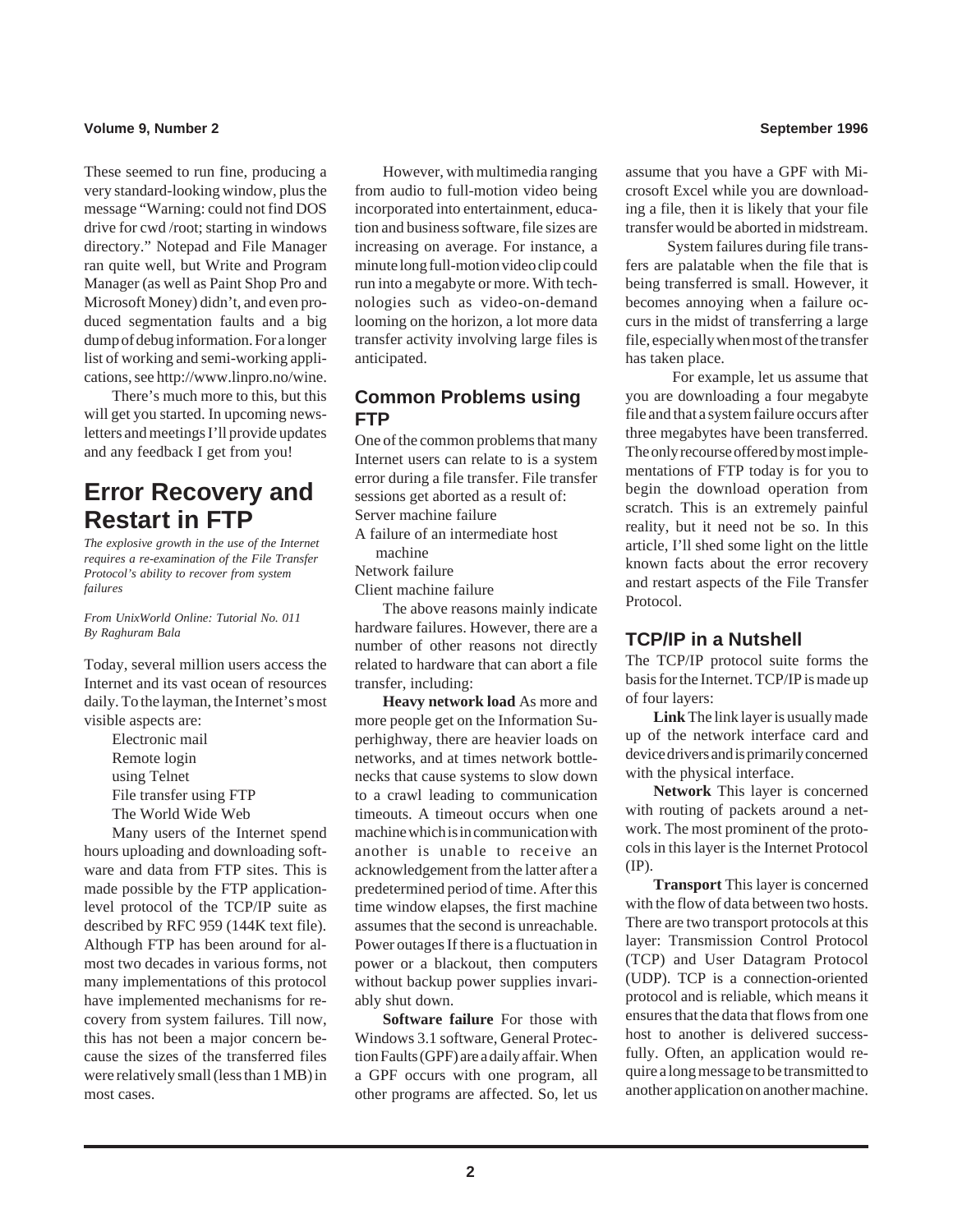If the message is too large to fit in a single packet, TCP will split it up into small chunks. These packets would be routed from the source computer to the destination where they may arrive out of order. TCP on the destination machine will ensure that the packets are ordered correctly, to reconstruct the original message and present it to the Application Layer. UDP is a connectionless protocol and is unreliable, which means it does not ensure reliable delivery of packets from one host to another. The onus is on the Application layer to ensure that packets arrive reliably when using UDP.

**Application** There are several applications that rely on services provided by the other layers of the TCP/IP suite. Common applications found in many implementations of TCP/IP are: Telnet for remote login; FTP for file transfer; SMTP, the Simple Mail Transfer Protocol, for electronic mail; and SNMP, the Simple Network Management Protocol.

For more in-depth information on the TCP/IP Protocol Suite, refer to Reference 1.

### **FTP**

FTP is an application-layer protocol in the TCP/IP suite, and it uses TCP as its transport-layer protocol. The primary objectives of FTP include: Promote sharing of files

To shield users from variations in file systems across different platforms

 To transfer files efficiently and reliably

FTP follows the client-server model as many other TCP/IP applications do. The client half of the equation is made up of three pieces, namely, the user interface (also known as the FTP client), user protocol interpreter, and the userdata transfer function. When a user accesses a character-mode FTP client interactively, the user enters commands such as "get" and "put". Newer user

interfaces are graphical, replacing these commands with graphical buttons. The commands that the user issues get interpreted by the user-protocol interpreter, which translates the request into commands understood by the FTP server. For a list of commands, refer to Reference 1. On the server end, there is a FTP server listener process (also known as a daemon) that interprets the request from the client. This connection between the user-protocol interpreter and server-protocol interface is known as a control connection . When a file needs to be transferred from the server to the client, a data connection is spawned by the client. Once data transfer is complete, the data connection is terminated. For more details, readers should refer to the References.

Users don't need to access FTP functionality with a dedicated client. Instead, other application software can access FTP servers transparently. For example, most Web browsers, such as Netscape's Navigator, use FTP "under the hood" to download files.

The way in which files are transferred and stored is determined by the following factors:

**File Type** For instance, ASCII, EBCDIC, binary Format Control For instance, non-print format, Telnet format, carriage return format

**Structure** For instance, file structure, record structure

**Transmission Mode** For instance, stream mode, block mode, compression mode

For more information on data representation issues, please refer to the References.

## **Restart and Recovery Mechanisms**

The way in which error recovery and restart is detailed in RFC 959 is vague and implementation details are not mentioned. The primary mechanism is use of a restart marker that is only available

### **September 1996 Volume 9, Number 2**

when using block or compressed transmission mode. With block transfers, a file is transferred in chunks made up of a header portion followed by a data portion. The header portion has a descriptor and a byte count for the data portion. The one-byte descriptor field describes the data block. Certain bits are set for a special meaning. For instance, if the most significant bit is set to one, it means that the data block marks the end of a record. In that vein, if the fourth most significant bit is enabled, then it indicates that the data block holds a restart marker.

In compressed-mode transfers, restart markers are preceded by an escape sequence that is a double byte. The first byte is all zeroes and the second is a descriptor byte similar to that used in block-transfer mode.

What is a restart marker and how is it going to help us in recovering from a system failure? Restart markers (also known as checkpoints) are milestones during a file transfer process. Should a failure occur, the file transfer need not be restarted from the beginning, and instead could proceed from the last recorded milestone.

Readers should note that in order for any error recovery as specified by RFC 959 to be implemented effectively, it requires cooperation among all implementors of FTP client and server programs to agree on a common format for restart markers.

## **Proposal for a Better Restart Marker**

Let us assume that an FTP client and an FTP server support a common recovery and restart scheme. Now, suppose the FTP client wants to download a fourmegabyte file from the server. The server may decide to embed a restart marker every 100K bytes, say. Then, if a system failure occurs after transferring 3,213,517 bytes, say, the file transfer process could be rolled back and started